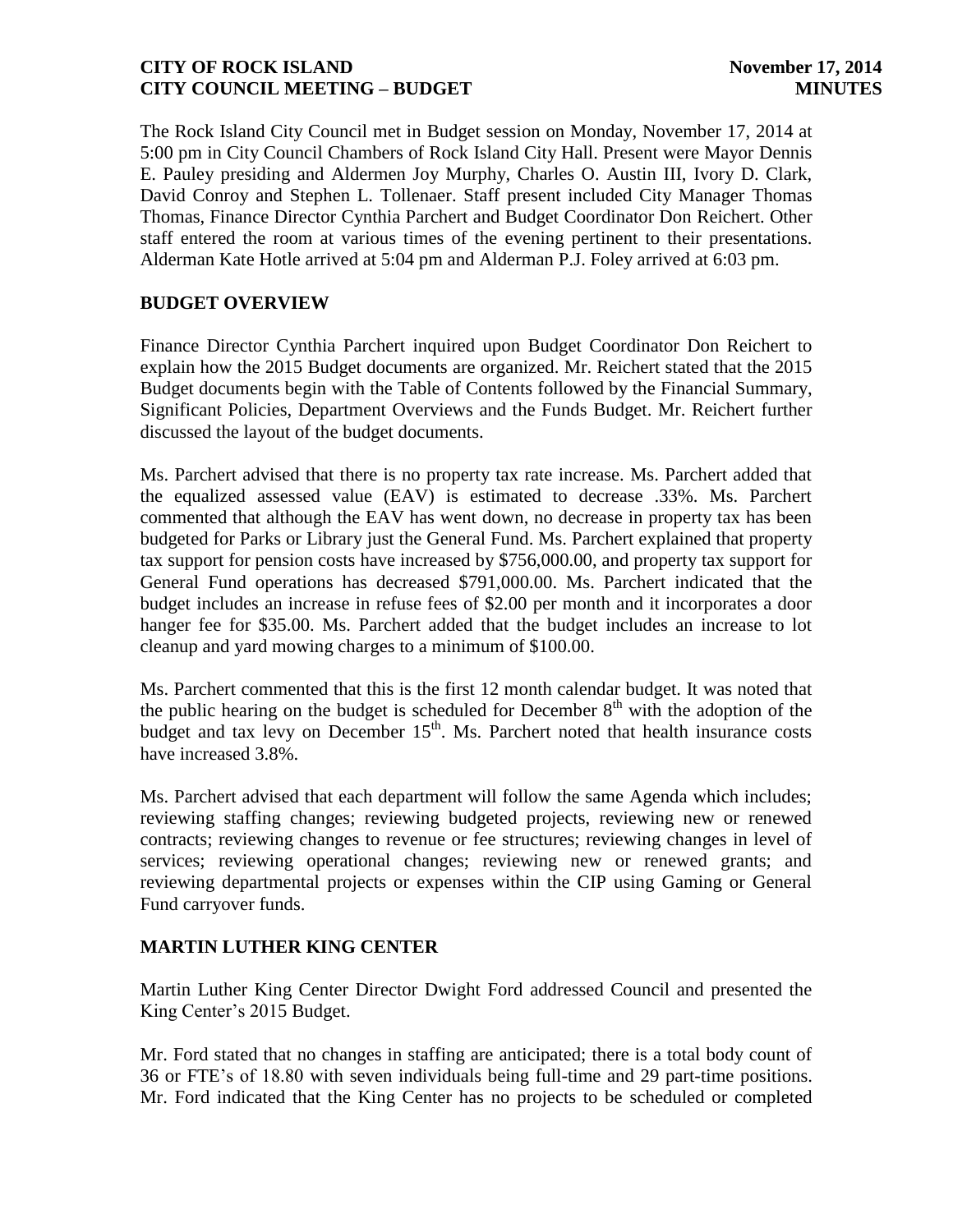within this budget period. Mr. Ford noted that KJWW has submitted its final installment of the pledged amount of \$2,000.00 for the building expansion capital campaign. Mr. Ford advised that the contracts have been consistent; the King Center is part of the City's janitorial contract, and the King Center has a small snow removal contract.

Mr. Ford discussed revenue. Mr. Ford advised that they charge \$250.00 for three hours of general usage for the facility rental of the Ida Robinson banquet room, and \$100.00 per additional hour. Mr. Ford added that the non-profit fees include \$200.00 for the first three hours of usage and \$75.00 per each additional hour. Mr. Ford further discussed the center as it related to the many amenities that are offered. Mr. Ford advised that for CY2014, it was estimated at about \$11,000.00 with it being a nine month budget. Mr. Ford noted that to date, the total is \$12,496.00. Mr. Ford added that for CY2015, it is projected at \$13,000.00 or more for use of the facility. Mr. Ford commented that the King Center offers very competitive pricing concerning the facility.

Mr. Ford advised that there are no significant changes in the level of services that the King Center provides. Mr. Ford stated that the After School Program currently has 65 people enrolled and the goal is to reach 75. Mr. Ford stated that the goal for the Substance Abuse Prevention Program is to reach 1,000, and the goal for the Pregnancy Prevention Program is set at 200. Mr. Ford also commented on the Metropolitan Youth Group, Striders Track Team and the Rock Island Boxing Club. Mr. Ford further discussed these programs.

Mr. Ford pointed out that this is the second year for the Gateway Experience Youth Summer Employment Initiative, which is an initiative where area businesses are recruited to offer employment opportunities to high school youth. Mr. Ford offered that a new initiative will be the Martin Luther King Jr. Leadership Institute. Mr. Ford indicated that this new initiative is under the direction of the Martin Luther King Jr. Community Center and in partnership with Rock Island/Milan School District #41. Mr. Ford offered that the goal is to work with populations that have had trouble with graduation rates or expulsion rates and promote principles of peace, academic success and personal growth. Mr. Ford further discussed this new initiative.

Mr. Ford stated that there are no changes in the operational structure. Mr. Ford discussed grants. Mr. Ford advised that due to the changes in the Community Development Block Grant, none of CDBG will cover administrative costs. Mr. Ford added that the King Center does receive \$128,568.00 of CDBG funding that is already approved and it will facilitate the programming that has already been authorized between the City and the relationship with HUD.

Mr. Ford indicated that the King Center received the final installment of \$20,000.00 from the Amy Helpenstell Foundation Grant, which is a three year grant that helps to support the after-school and summer day camp sessions. Mr. Ford noted that the King Center has been invited to resubmit this grant application for the upcoming grant cycle. Mr. Ford indicated that the King Center also received funding for two years (\$15,000.00 first year) from the Amy Helpenstell Foundation in support of the Metropolitan Youth Program. It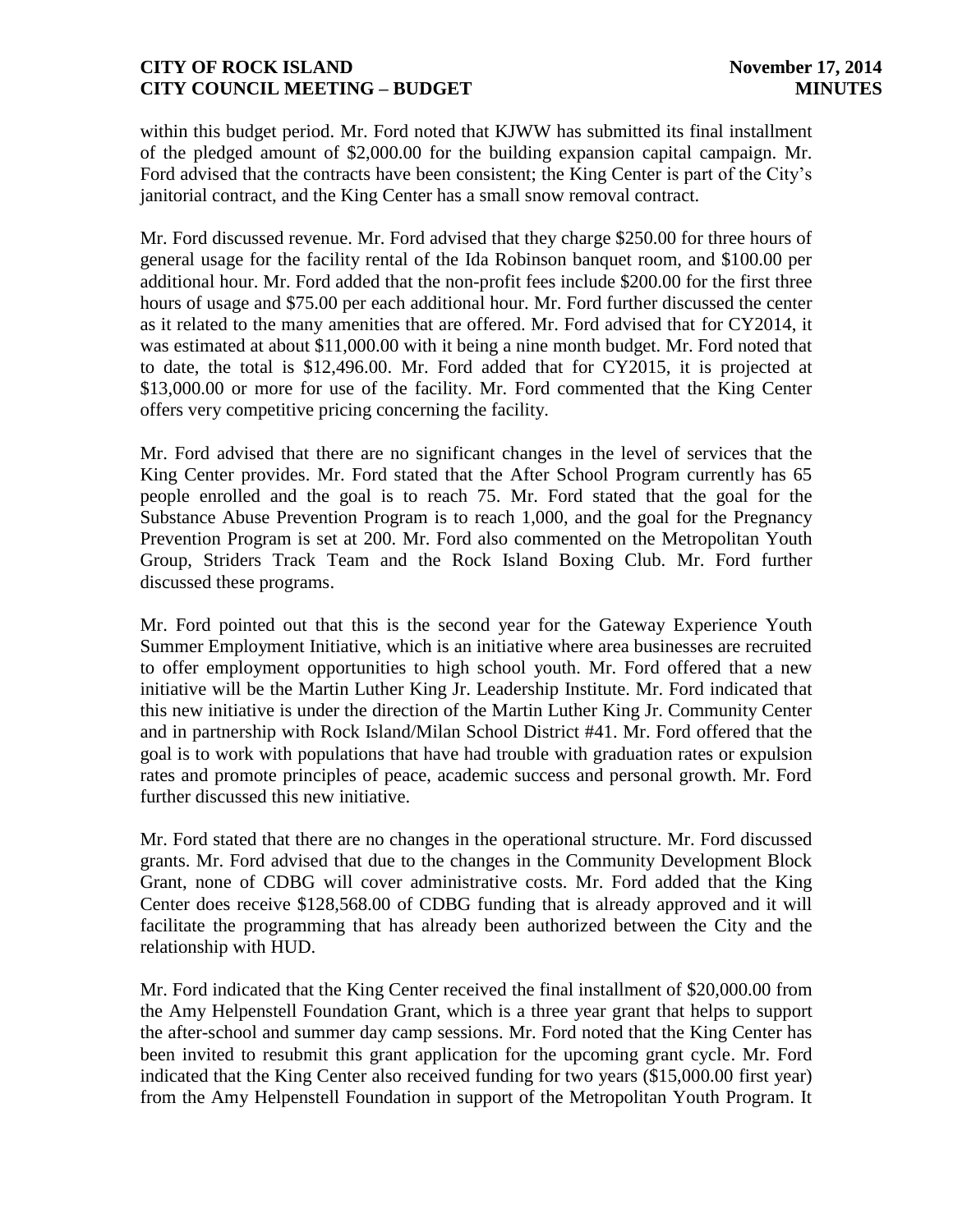was noted that the King Center received a Havlife Foundation Grant of \$7,500.00 to support the Metropolitan Youth Program. Mr. Ford advised that a grant was received from the James R. & Anita Horne Jenkins Family Foundation in the amount of \$20,000.00 to support the King Center's community outreach initiatives. Mr. Ford further discussed these grants.

Council and Mr. Ford further discussed the King Center's 2015 Budget.

# **POLICE**

Police Chief Jeff VenHuizen along with Deputy Chief Jason Foy and Lt. Tim McCloud addressed Council and presented the Police Department's 2015 Budget.

Police Chief VenHuizen advised that in regards to staffing levels, the Police Department is currently at full strength with 110 employees. The Chief added that four of those employees are currently at the Police Training Institute Academy in Champagne, IL and they will graduate in December.

Police Chief VenHuizen discussed budgeted projects for the upcoming year. The Chief stated that the first budgeted project is the replacement of the in-squad car camera system and the purchase of a larger server to accommodate high definition video. Chief VenHuizen advised that the department has budgeted \$24,000.00 out of the State Drug Fund for the purchase of three additional cameras for the  $15<sup>th</sup>$  Avenue camera project. Council and Chief VenHuizen discussed the camera project. Chief VenHuizen indicated that Council had approved \$1,350,000.00 to upgrade the communications system from the UHF/VHF system to the 800 MHz system. The Chief added that the implementation will start with the Fire Department this year, and once they are online then the Police Department will follow pending the introduction of the new squad car fleet and the new police facility construction. The Chief added that the Police Department continues to participate in all aspects of the ongoing new police facility construction project.

Police Chief VenHuizen advised that budgeted contracts remain the same as they have been for a number of years. Chief VenHuizen stated that for CY2014, the Police Department budgeted to receive \$49,220.00 in revenue from City ordinance citations. The Chief added that to date, the Police Department has collected \$63,965.00 in revenue, which is a 29% increase. Chief VenHuizen further discussed this item. Chief VenHuizen indicated that the Illinois Police Officer Training Grant, which had previously reimbursed the department for a portion of the expenses associated with the academy training of new officers has changed its funding procedures. The Chief commented that now, the majority of the fees for the police academy are paid directly to the training facility from the Illinois Law Enforcement Training and Standards Board. Police Chief VenHuizen commented that the Police Department is only reimbursed for the travel costs of one trip to and from the academy.

Lt. Tim McCloud discussed the Non-Criminal Justice ORI for background checks. Lt. McCloud stated that the department is in the initial phases of looking at expanding the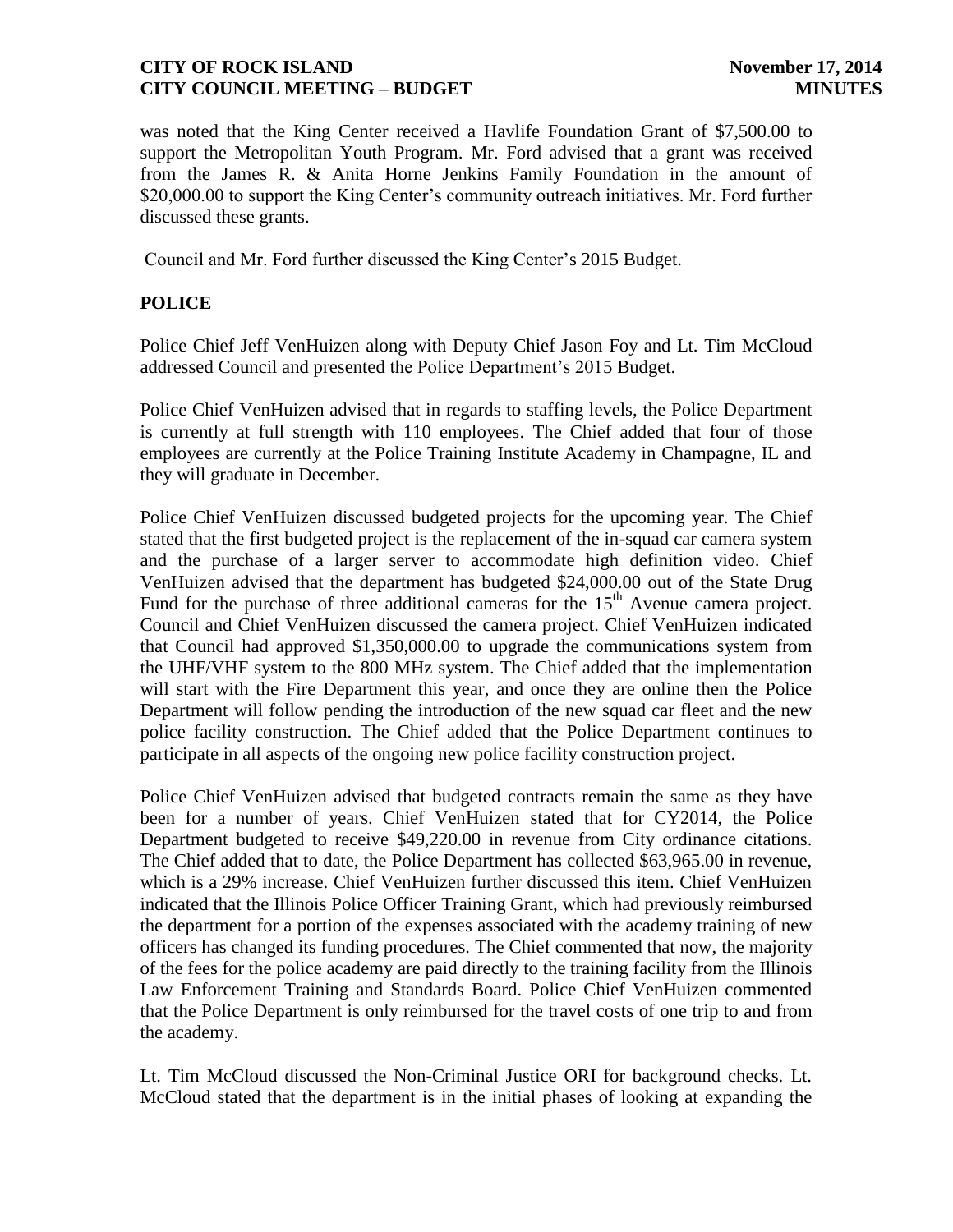capabilities for fingerprinting and background checks. Lt. McCloud explained that the current ORI license allows the Police Department to conduct criminal histories for criminal justice purposes only. Lt. McCloud added that the department is not allowed to do it for employment purposes or background checks; an additional license would be needed. Lt. McCloud added that once that is in place, there are a number of applications this could be used for. Council and Lt. McCloud further discussed this item.

Police Chief VenHuizen discussed level of services. Chief VenHuizen stated that due to the Police Department not being at full staff because of some light duty injuries and four officers at the academy, the Downtown Police Unit and the Crime Suppression Unit are currently not operating at full strength. The Chief added that once the officers have returned from the academy training, the department will return to its previous level of service. Chief VenHuizen advised that in the area of operational changes, the Police Department is looking at having the ability to investigate computer based crimes. Chief VenHuizen indicated that the Attorney General's Office (Internet Crimes Against Children Program) was contacted and they will fully fund one equipment station for computer forensics. Chief VenHuizen stated that this will allow the Police Department to conduct computer forensics instead of relying on other area police departments. Chief VenHuizen further discussed this item.

Police Chief VenHuizen advised that there are no significant changes in the grants. The Chief stated that the Byrne Justice Assistance Grant (JAG) Program is through the U.S. Department of Justice and it is a joint grant with the Moline Police Department and the Rock Island County Sheriff's Department. The Chief added that the grant is based off of crime statistics and has decreased steadily over the past couple of years. The Chief commented that there was a decrease from \$25,900.00 last year to \$21,000.00 this year.

Council and Chief VenHuizen further discussed the Police Department's 2015 Budget.

# C**OMMUNITY ECONOMIC DEVELOPMENT**

Community and Economic Development Director Jeff Eder accompanied by Budget and Grants Manager Dena Grunewald addressed Council and presented the CED Department's 2015 Budget.

Mr. Eder advised that there are no proposed staffing changes anticipated for the year; there are 20 full-time individuals and one intern over the last two years. Mr. Eder stated that there is only one new major budgeted project and that is revisions to the Zoning Code. Mr. Eder added that zoning is one of the implementation tools to the comprehensive plan. Mr. Eder further discussed this item. Mr. Eder advised that Watchtower Plaza continues to be redeveloped. Mr. Eder noted that Hill & Valley is on task to relocate to Columbia Park and their building is progressing rather nicely. Mr. Eder further discussed this item. Mr. Eder stated that he is very pleased with Blackhawk Commons; it is a great success. Mr. Eder commented that the intersection of Blackhawk Road  $\&$  11<sup>th</sup> Street is expected to be delayed for construction until the spring.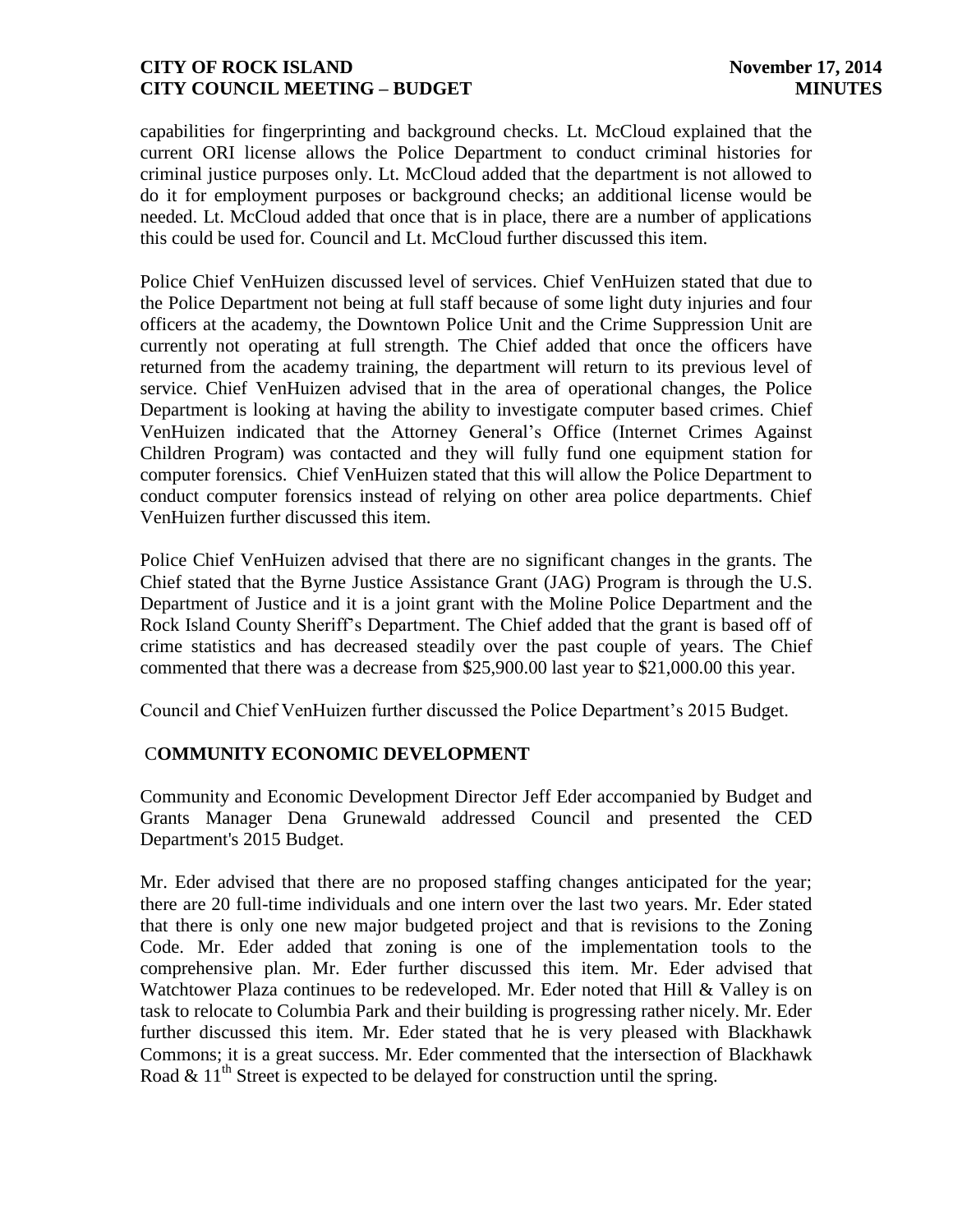Mr. Eder advised that the Brownfields projects continue to be identified. Mr. Eder added that there is a Federal USEPA grant for cleanup in which \$260,000.00 is left in that grant. Mr. Eder added that currently, staff is working through all the issues around Country Market. Mr. Eder further discussed this item. Mr. Eder stated that the department is looking at updating the Building and Health Codes in 2015. Mr. Eder advised that there is also the coalition of healthy communities lead grant, which is a joint application. Mr. Eder added that Moline is the lead applicant. Mr. Eder further discussed this item. Mr. Eder stated that they are in the process of finalizing the CDBG policies and procedures. Mr. Eder discussed a number of closed projects, some of which included; the Comprehensive Plan, NSPI and NSP II grants and the first phase of the Quad City Botanical Center Children's Garden.

Mr. Eder discussed budgeted contracts, which included; property tax rebates; a number of development agreements, professional services for Zoning Code & Sign Code revisions, and the Downtown Planning Consultant will roll into 2015.

Mr. Eder discussed the Watchtower, Columbia Park and Jumer's TIF's as it related to revenue. Mr. Eder commented that there are no changes in the level of services that are being provided to citizens. Council, Mr. Eder and Chief Building Official Tom Ayers discussed the Rental Inspection Program.

Mr. Eder then discussed pending grant applications, which included; the Choice Neighborhood Grant, CLG grant (Historic Preservation) and Blight Reduction Program. Mr. Eder also discussed existing grants, some of which included; CDBG funding, Brownfield, DCEO grants targeting roads surrounding the new Police Station site, and the Illinois Attorney General money through GROWTH.

Mr. Eder discussed CIP budgeted projects. Mr. Eder stated that the budgeted CIP projects are the same as last year. Mr. Eder added that the only additions are the zoning and sign ordinance and the request for \$10,000.00 for Red, White and Boom. It was noted that the \$10,700.00 for the Labor Day Parade has been removed from CED's budget and put in General Administration's budget. Council and Mr. Eder discussed the budgeted CIP projects.

Council and Mr. Eder further discussed the Community and Economic Development Department's 2015 Budget.

# **LIBRARY**

Library Director Angela Campbell along with Kellie Kerns presented the Library's 2015 Budget. Ms. Campbell stated that there has been a lot of staffing changes going on in the Library.

Ms. Campbell advised that they have been working on their organizational structure with the goal of aligning the structure to carry out the Library's strategic plan and vision. Ms. Campbell added that with the resignation of the Extension Services Director, it was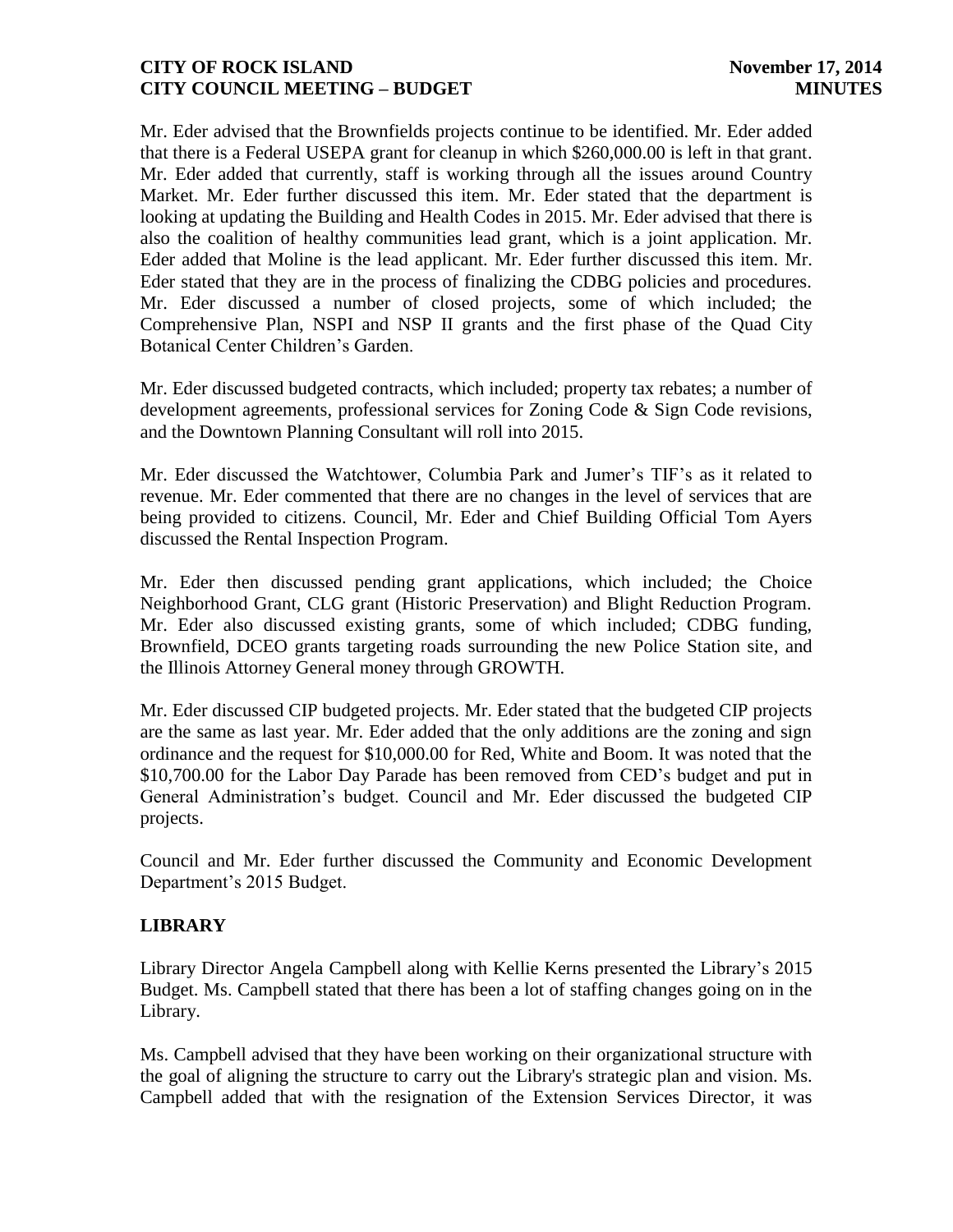decided to downgrade the Assistant Director position to become the Extension Services Director and this eliminated the Assistant Director position. Ms. Campbell indicated that with this cost savings, two people were hired to assume the new position of Public Service Coordinators for the branch libraries. Ms. Campbell offered that the Library is intending to reorganize children's and adult services to include frontline supervisors at the service points. Ms. Campbell added that a part-time page position was eliminated through attrition, and it was decided not to fill that position so that the part-time security guard position at the Main Library could be turned into a full-time position. Ms. Campbell stated that this reorganization affects the budget this year by increasing FTE's by .23, but keeps the number of employees at 44.

Next, Ms. Campbell stated that in the area of budgeted projects, they are working on the Main Library's stone restoration project. Ms. Campbell further discussed this project. Ms. Campbell indicated that the feasibility study will not be funded with capital improvement/gaming funds in CY2015 and action has been taken to move around a few line items to fund this study, which is underway. Ms. Campbell added that the study should be completed by February or March and then it would be presented to Council. Ms. Campbell discussed the Library's numerous budgeted contracts.

Ms. Campbell advised that revenue is expected to remain the same; but the grants area could change because it is not really known how the State will fund the Library from year to year. Ms. Campbell pointed out that the Friends organization voted to dissolve and all money made on book sales will now be in the general revenue line, categorized as a concession, not a grant, and it will be used for operating rather than special projects. Ms. Campbell noted that since revenue is not keeping up with expenses, some of the reserve money will be used to balance the budget.

Ms. Campbell stated that changes in the level of services to the Library's customers has been phenomenal. Various changes Ms. Campbell discussed included; Main Library restrooms updated on first and second floor; all locations had landscaping projects completed; staying open all day on Saturdays throughout the summer; implemented new Educator Cards for those working in the Rock Island/Milan School District but living elsewhere; new self-checkout at 30/31 branch; and all public computers were replaced at all three buildings.

In the area of operational changes, Ms. Campbell indicated that with the new organizational structure, the level of services is expected to increase. Ms. Campbell explained that by adding supervisors to work the public service desks, all staff will be more accountable for the services they provide. This will also free up some of the managers time to work on administrative functions and strategic plan initiatives. Ms. Campbell advised that the four grants will remain the same; they include; State Per Capita for City Library; State Per Capita for District Library; Foundation contributions; and Thurgood Marshall Learning Center Empowering Potential Partnership. Ms. Campbell added that if any types of grants relating to the strategic plan come up, the Library may apply for funding. Ms. Campbell further discussed this item. Ms. Campbell noted that in the area of CIP budgeted projects, any portions of the Main Library building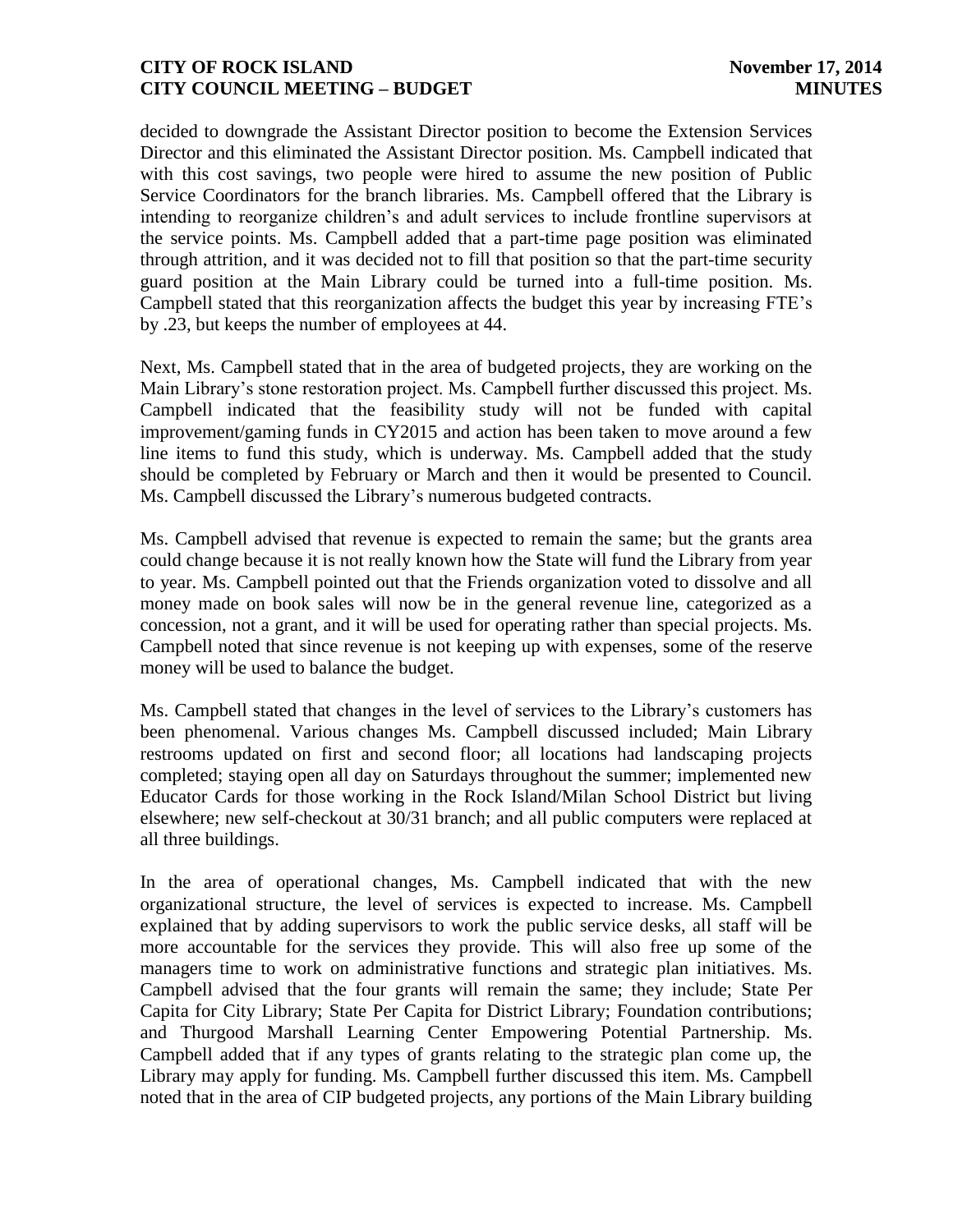restoration project that were not covered with CY2014 money will be covered with Gaming in CY2015.

Council and Ms. Campbell further discussed the Rock Island Public Library's 2015 Budget.

## **PUBLIC WORKS**

Public Works Director Randy Tweet along with Michelle Martin presented the Public Works Department's 2015 Budget.

Mr. Tweet stated that there are five staffing changes reflected in the CY2015 Budget. Mr. Tweet advised that the Parking Enforcement Attendant position was outsourced to Per Mar Security Services for a one year contract. Mr. Tweet noted that Parking Administration was moved to the Finance Department, one open Office Assistant III position was eliminated and the Cross Connection Control Program was outsourced to BSI, Inc. Mr. Tweet stated that one Maintenance Worker I position was moved from the Municipal Services Division to the Building Maintenance Division in response to the growing need for facilities maintenance. Mr. Tweet added that the position is still required to participate in snow plowing operations. Mr. Tweet stated that two GIS Interns were moved from contract maintenance to part-time employees, which saves the markup being paid to the staffing agency. Mr. Tweet discussed some full-time positions that are still open. Mr. Tweet advised that they have reduced the number of five contract employees by outsourcing the mowing contract. Mr. Tweet further discussed this item.

Mr. Tweet discussed special projects and service contracts. The special projects and service contracts that Mr. Tweet discussed included; the addition of the Per Mar Security Services contract; Utility Patch Program, which will be contracted rather than done inhouse; the addition of the mowing contract; and the addition of the Cross Connection Control Program contract.

Mr. Tweet stated that in the area of revenue, the budget will include a \$2.00 per month fee increase for refuse, which will be a \$6.00 total and will generate an increase of approximately \$336,000.00. Mr. Tweet stated that the second increase is an increase in lot cleanup and mowing minimum charges to \$100.00. Mr. Tweet noted that currently, the mowing is \$25.00 and lot cleanup is nothing. Mr. Tweet added that this is expected to be about an \$18,000.00 increase. Mr. Tweet stated that the last item will be a \$35.00 charge for water shut-off door hanger notices, which will generate an increase of approximately \$350,000.00 to the Water Fund and a \$150,000.00 increase to the General Fund. Council and Mr. Tweet thoroughly discussed these revenue changes.

Mr. Tweet stated that service levels have not changed. Next, Mr. Tweet discussed operational changes. Mr. Tweet advised that Public Works is putting a shift on in the winter. Mr. Tweet explained that  $2^{nd}$  and  $3^{rd}$  shifts from April through November were eliminated to move more manpower to the day shift. Mr. Tweet added that a  $2^{nd}$  and  $3^{rd}$ shift was added from December through March to allow for immediate responses to